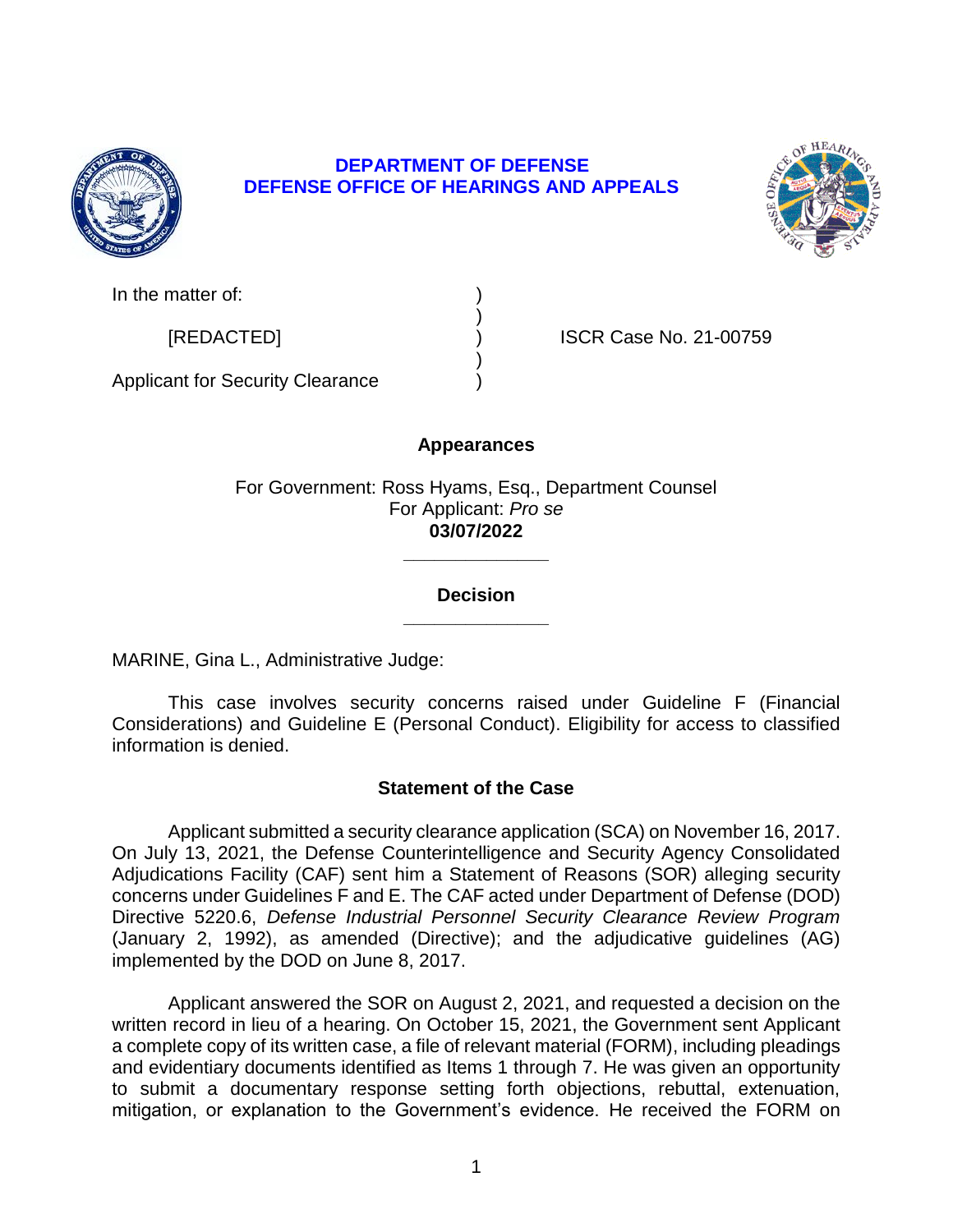October 25, 2021, and did not respond to the FORM or object to the Government's evidence. Items 1 through 3 contain the pleadings in the case. Items 4 through 7 are admitted into evidence. Applicant's SOR answer included documents that are admitted into evidence collectively as Applicant Exhibit (AE) A. The case was assigned to me on January 7, 2022.

### **Procedural Matters**

 This matter was inadvertently mischaracterized as an automated data processing (ADP) case. I administratively amended the caption of the SOR to reflect this matter as an ISCR case, and disregarded any other ADP-related references in the SOR and elsewhere in the record.

 inadvertently missing from Item 5 of the FORM, with notice to Applicant. I appended those documents to the record, marking the pages as Item 5 at 17 a through c (given that they are the referenced attachments to page 17 of Item 5). I also advised the parties that, although the record remained closed, I would consider a motion to reopen it filed by either party on or before March 3, 2022. Neither party filed such a motion. On March 1, 2022, Applicant advised that he did not wish to reopen to the record, but queried whether DOHA's jurisdiction continued following a change in his job position and clearance need. and in the absence of evidence to the contrary from Applicant, I notified the parties that the case would proceed. I appended to the record copies of the related email On February 28, 2022, the Government submitted copies of documents that were On March 4, 2022, after the Government confirmed that DOHA retained its jurisdiction, communications collectively as Administrative Exhibit (AX) I.

#### **SOR Amendment**

 In the FORM, the Government amended the SOR by modifying five existing allegations and by adding three new allegations under paragraph 1, Guideline F. Applicant was provided with reasonable notice of, and an opportunity to respond to, the amended SOR allegations. He failed to respond to either the FORM or the amended SOR allegations, and did not otherwise object to the amended SOR allegations.

 The SOR was amended to modify the existing Guideline F allegations under paragraph 1, as follows:

a. You are indebted to [State A] for a tax lien entered against you in 2012, in the approximate amount of \$14,839.00.

b. You are indebted to [State A] for a tax lien entered against you in 2011, in the approximate amount of \$2,551.00.

f. You failed to timely file, as required, your Federal income tax returns, for tax years 2008 through 2019.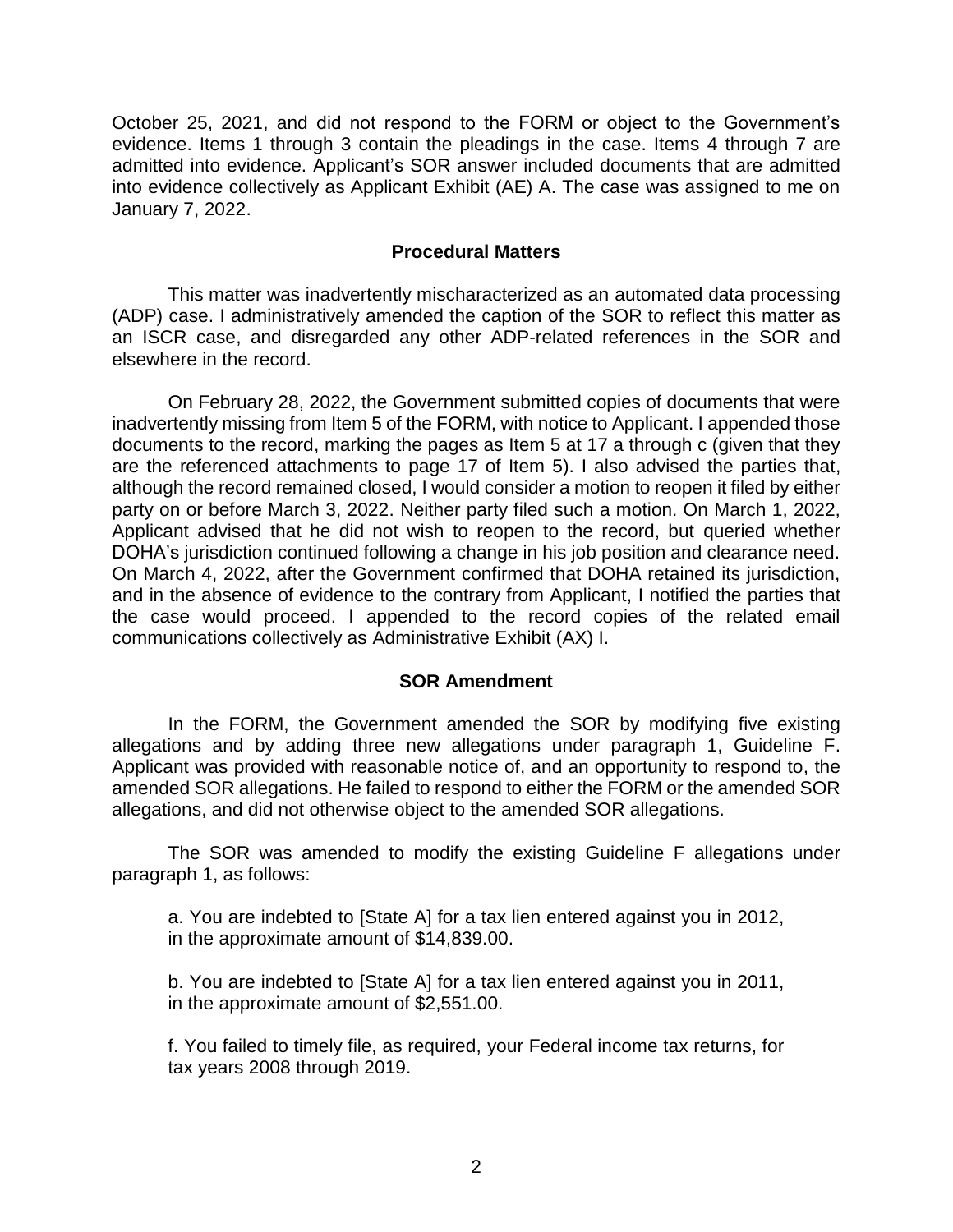g. You failed to timely file, as required, your [State A] income tax returns, for tax years 2008 through 2015.

h. You failed to timely file, as required, your [State B] income tax returns for tax years 2015 through 2019.

 The SOR was further amended to add additional Guideline F allegations under paragraph 1, as follows:

i. You are indebted to [State A] for tax year 2009, in the approximate amount of \$809.00. As of the date of this statement of Reasons, it remains unpaid.

j. You are indebted to the IRS for tax year 2018, in the approximate amount of \$2,369.00. As of the date of this statement of Reasons, it remains unpaid.

k. You are indebted to the IRS for tax year 2019, in the approximate amount of \$4,380.00. As of the date of this statement of Reasons, it remains unpaid.

#### **Findings of Fact**

 Applicant, age 52, is married with two minor children. His educational history was not indicated in the record. He has been employed since October 2017 by the defense contractor sponsoring his SCA. This is his first application for a security clearance. He was initially hired as a security officer and is now working as an Emergency Communications Center (ECC) dispatcher. (Items 3, 4; Item 5 at 34)

 The SOR, as amended, alleged a mortgage foreclosure (SOR ¶ 1.e) and seven 1.a, 1.b); two repossession-related consumer debts totaling \$32,140 (SOR ¶¶ 1.c., 1.d); a \$809 state tax debt (SOR ¶ 1.i); and two federal tax debts totaling \$6,749 (SOR ¶¶ 1.j, 1.k). It also alleged that Applicant failed to timely file his federal and state income tax returns for tax years 2008 through 2019 (SOR ¶¶ 1.f -1.h), which he deliberately failed to delinquent debts totaling \$57,088, including two state tax liens totaling \$17,390 (SOR ¶¶ disclose on his SCA (SOR ¶ 2.a).

In his answer to the original SOR, Applicant admitted SOR ¶¶ 1.a through 1.c and 1.f through 1.h. He did not address SOR ¶¶ 1.d and 1.e, which I construed as denials. Although he answered "I admit" to SOR  $\overline{\P}$  2.a, I construed it as a denial because his accompanying explanation equivocated on the issue of intent. He explained: "This item on my [SCA] was a mistake on my part." It is unclear whether he meant that he mistakenly omitted the information or that it was a mistake for him to deliberately omit the information. (Item 3)

 Since Applicant did not respond to the amended SOR, I construed his nonresponses to the new allegations, SOR ¶¶ 1.i through 1.k, as denials. Despite his earlier admissions, I also construed his nonresponses to the five modified allegations, SOR ¶¶ 1.a, 1.b, and 1.f through 1.h, as denials because the changes were substantive.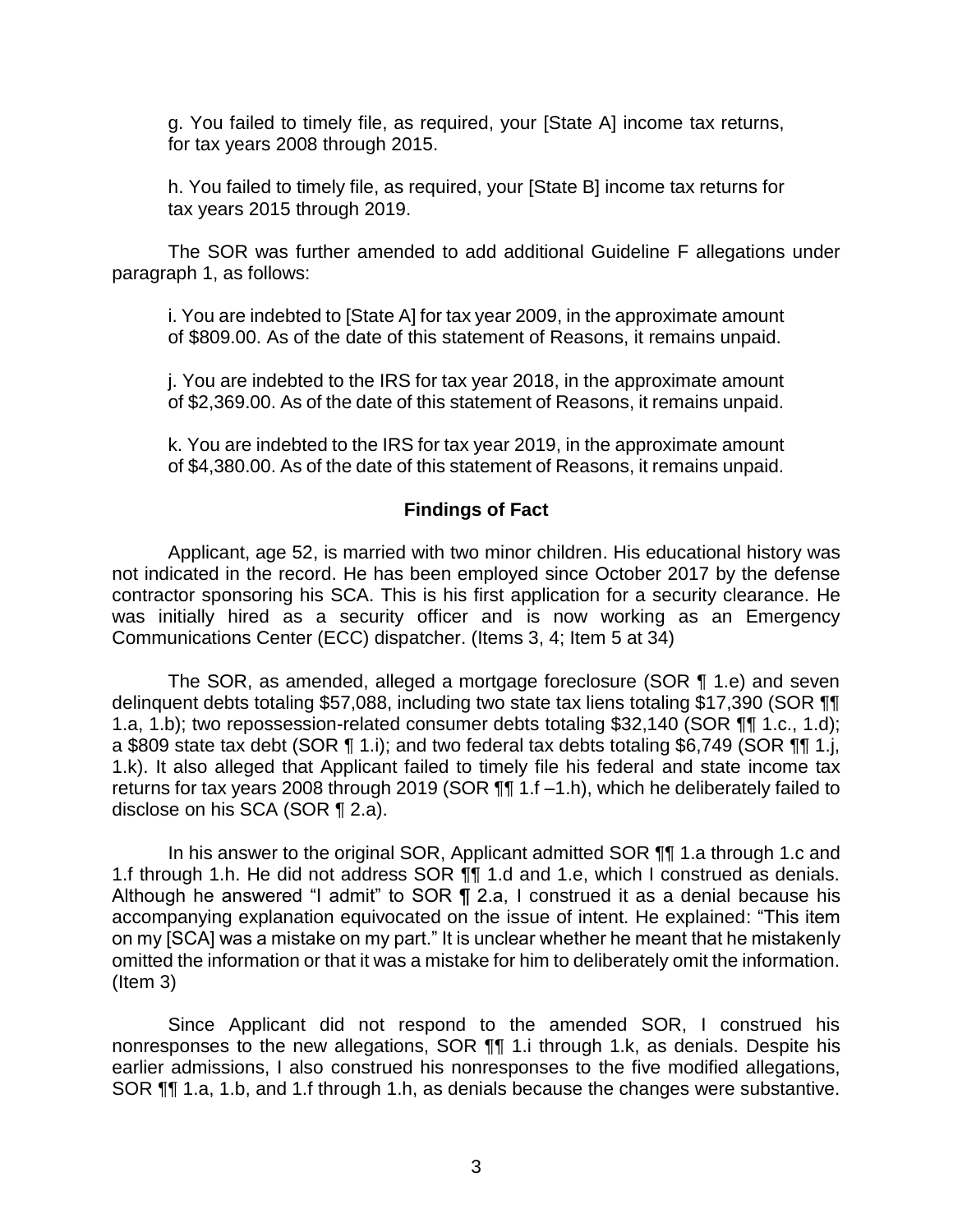# <u>SCA</u>

 Applicant answered "no" to all of the financial questions on his November 2017 SCA, including whether, in the last seven years, he: 1) failed to file or pay federal or state taxes when required by law; 2) had a lien placed against his property for failing to pay taxes; 3) had any possessions or property voluntarily or involuntarily repossessed or foreclosed; 4) defaulted on any type of loan; or 5) had been 120 days or more delinquent on any debt. The SCA also asked whether he was then 120 days or more delinquent on any debt, to which he also answered "no." Applicant did not otherwise disclose his delinquent returns or other derogatory financial history on the SCA. He affirmed his "no" responses to the financial questions on the signature form of the SCA by certifying that:

My statements on this form . . . are true, complete, and correct to the best of my knowledge and belief and are made in good faith . . . . I understand that intentionally withholding, misrepresenting, falsifying . . . may have a negative effect on my security clearance, employment prospects, or job status, up to and including denial or revocation of my security clearance . . . . (Item 4)

 Applicant was interviewed five times during the security clearance background investigation initiated by his November 2017 SCA. During Interview 1 (November 28, 2018), he was confronted with delinquent debts that were developed from a review of his December 2017 credit report (Item 6), including two utility debts (\$174 and \$325) and the debts alleged in SOR ¶¶ 1.a through 1.d. While he provided information about the two utility accounts, he denied that either of them were delinquent. He denied knowledge of the SOR debts, but promised to investigate them and the two utility accounts, and pay those deemed valid. He then volunteered information about the foreclosure alleged in SOR ¶ 1.e. (Item 5 at 6-9)

 During Interview 1, Applicant claimed that he answered "no" to questions about his financial record because he either misunderstood the question or did not know about a particular debt. He also asserted that any known bills had been paid. It is unclear whether he meant that he knew he had delinquent debts, but did not list them because they had been paid; or whether he denied having any delinquent debts because he paid all of his bills on time. I inferred the latter because he subsequently declared that he thought his finances were excellent prior to being confronted with the developed debts, and that he would not have deliberately failed to pay a debt. He planned to resolve any delinquent debts for his own personal responsibility and promised to stay on top of his financial obligations in the future. (Item 5 at 6-9)

 During Interview 2 (June 19, 2019), Applicant described his financial situation as good. He asserted that he paid cash for everything and had no credit cards or credit-card in the record), and was asked about the status of the debts with which he had been confronted during Interview 1. He paid the \$174 utility debt via phone during Interview 2. He maintained that he could not provide specific details about the \$325 utility debt and debts to his knowledge. He reviewed an April 2019 credit report (which was not included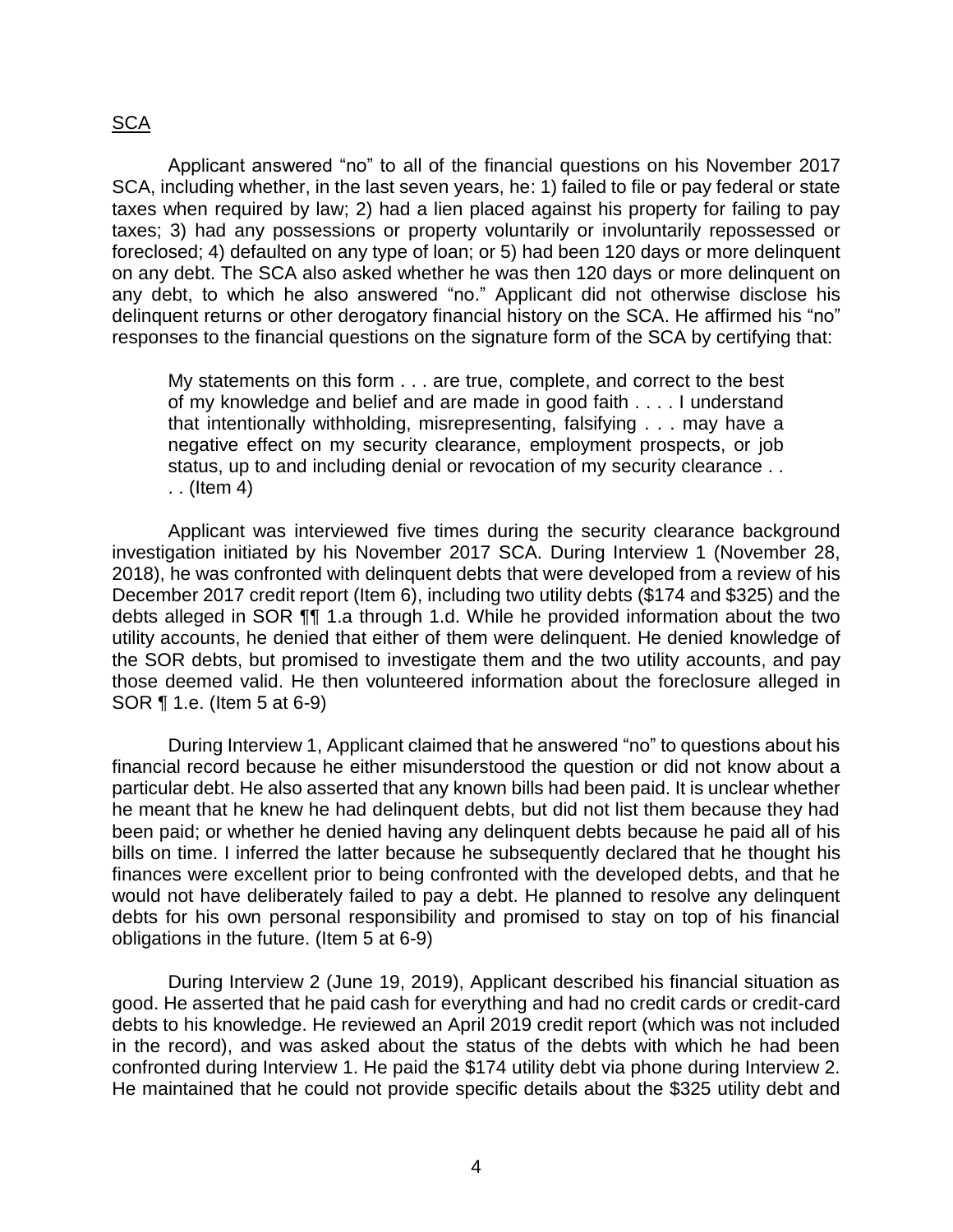the four debts alleged in SOR  $\P$  1.a through 1.d, but promised to speak with his wife and attempt to gather documentation about them. (Item 5 at 11-12, 17c)

 During Interviews 3 (June 30, 2019) and 4 (July 1, 2019), Applicant provided the details he learned about the \$325 utility account and the debts alleged in SOR ¶¶ 1.a through 1.d, and proffered plans to resolve them. He provided evidence that he paid the \$325 utility account on June 20, 2019, which was apparently deemed sufficient enough that it was not alleged in the SOR. (Item 5 at 13-17)

 Applicant did not discuss his failure to file 2008 through 2019 federal and state income tax returns until Interview 5 (July 3, 2019). During Interview 5, he was asked why the state tax liens alleged in SOR  $\P$  1.a and 1.b had not been offset by his federal refunds. In response, he disclosed that he had not filed any federal or state returns since approximately 2008. He then proffered plans to file his delinquent returns, with the help of a tax accountant, and pay any outstanding tax obligations resulting therefrom. He did not specify a date for compliance with his filing and payment obligations, but anticipated that his returns would be filed as soon as the tax accountant received information requested from the IRS. (Item 5 at 18)

 During Interview 5, Applicant could not give a reason for why he omitted his tax compliance failures from his SCA, but asserted his belief that he had been compliant with paying his taxes because they were deducted from his paychecks. In his SOR answer, he explained: "We simply found ourselves overwhelmed and did not file." (Item 4 at 18; Item 3)

#### Tax Returns

 Applicant failed to timely file his federal income tax returns for tax years 2008 through 2019; his State A income tax returns for tax years 2008 through 2015; and his State B income tax returns for tax years 2015 through 2019 (SOR ¶¶ 1.f through 1.h). On a date not indicated in the record, he hired a tax accountant to assist him with preparing and filing his delinquent returns and resolving any outstanding tax obligations. (AE A; Item 5 at 18)

 that the tax accountant finalized his 2008 through 2018 federal and state returns. He also provided a copy of an October 2020 cover letter, which indicated that the tax accountant finalized his 2019 federal and state returns. The letters instructed Applicant to sign the 2008 through 2016 returns and mail them to the respective federal and state agencies at through 2019 returns electronically upon receipt of signed authorization forms from Applicant provided copies of 11 cover letters, dated August 2019, which indicated the addresses provided. The letters indicated that the tax accountant would file the 2017 Applicant. (AE A)

 There was no evidence in the record that Applicant obtained extensions for filing his 2008 through 2019 federal and state returns. He did not provide copies of his tax returns, signed authorization forms, tax account transcripts, or any documentary evidence that his 2008 through 2019 federal and state returns were actually filed and received by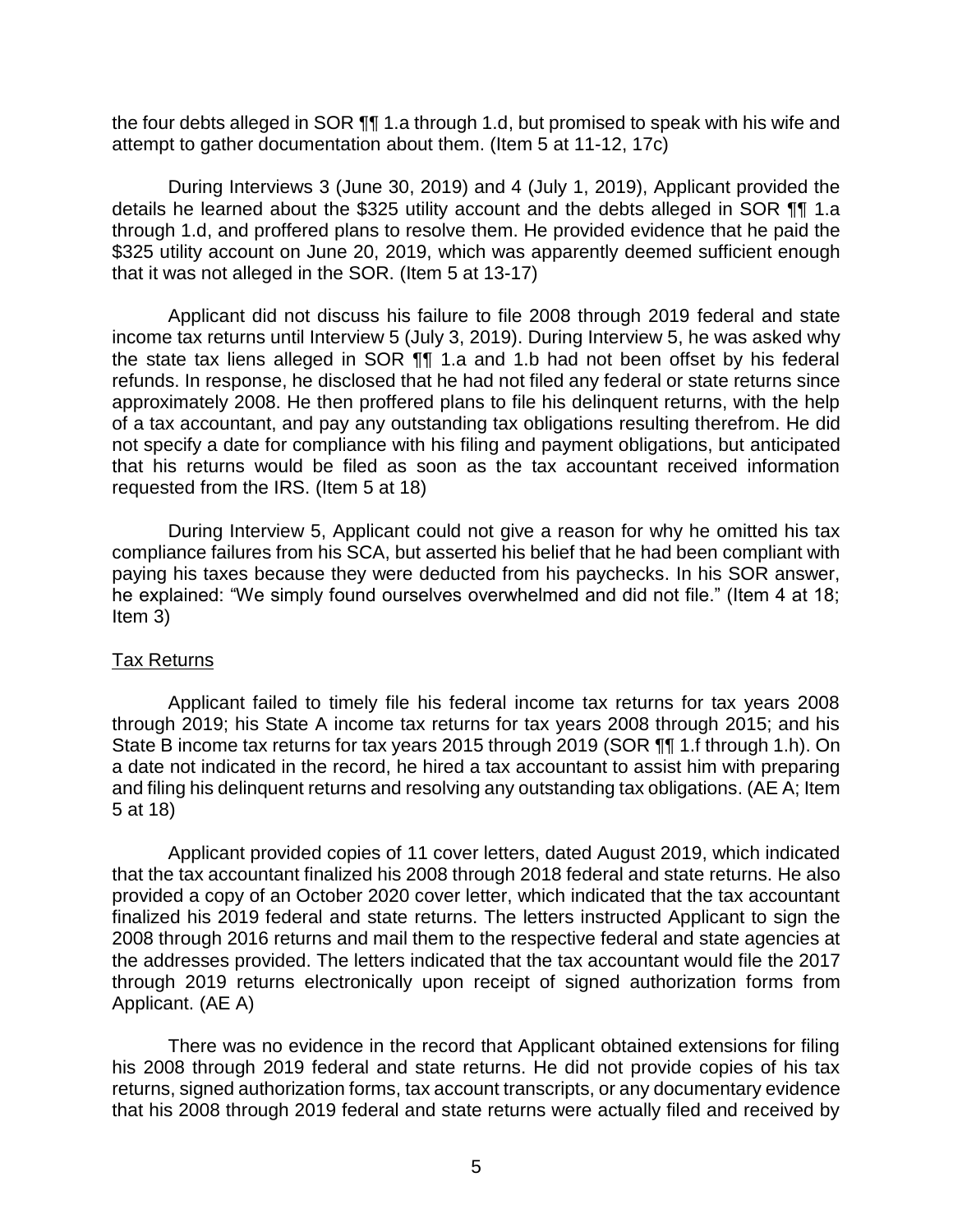the respective federal and state tax agencies. However, in his SOR answer, Applicant asserted that all of his delinquent tax returns had been filed. (Item 3)

#### Taxes

State A filed tax liens against Applicant for \$2,551 in January 2011 (SOR ¶ 1.b); and \$14,839 in December 2012 (SOR ¶ 1.a). When he contacted State A's tax agency in June 2019 about the liens, Applicant was informed that they were for personal income taxes associated with a former business, Company A, that he owned from 2004 through 2009. Applicant claimed that the tax accountant referenced above discovered that Company A's business accountant made a mistake on the K-1 filed for Company A in tax years 2008 and 2009. Applicant also claimed that both liens were removed when his delinquent returns were filed, and that no liens or delinquencies were on file with State A's tax agency as of 2020. However, Applicant did not provide any documents corroborating his claims. (Item 3 at 2; Item 4; Item 5 at 11, 15, 16, 38; Item 6 at 5)

 According to the 12 cover letters referenced above, Applicant expected to receive refunds for each of the federal and state returns filed for tax years 2008 through 2019, except for the following years when he expected to owe taxes: \$809 to State A for tax year 2009 (SOR ¶ 1.i); and a combined \$6,749 to the IRS for tax years 2018 and 2019 (SOR ¶¶ 1.j and 1.k). Neither party proffered any documents to establish Applicant's actual federal and state income tax liability for tax years 2008 through 2019, including any refunds received or payments made. (AE A)

 In his SOR Answer, Applicant claimed that he paid all state and federal income taxes during the years in which he had not filed a tax return; presumably based on the same rationale he expressed during Interview 5 – i.e., not from direct payments to the tax agencies, but from his payroll deductions. He also asserted: "when our most recent tax accountant got us caught up on our filings, we found that we were actually due over \$60,000 in [refunds] dating back to 2009." He explained that he only received "about \$8,000" because he was only entitled to refunds from the prior three years. The record did not indicate what happened to any refunds he may have received. (Item 3)

#### Repossessions

 Applicant financed the purchase of a recreational vehicle (RV) in April 2007 with a \$70,742 loan. A balance of \$25,884 was reported on Applicant's 2017 credit report (SOR ¶ 1.c). The last activity on the account was reportedly May 2012. When Applicant contacted the creditor in June 2019, he was informed that the balance was the amount due after the RV was sold at auction following a repossession. The creditor told him that he could repay the full amount via a payment plan, or settle it via a one-time lump sum \$14,000 payment. Applicant acknowledged that he never made any payments following the June 2019 conversation due to the possibility of unemployment in connection with his security clearance adjudication. In his SOR answer, he indicated that he considered the debt resolved because it no longer appeared on a credit report he reviewed, but did not provide for the record. (Item 3 at 2; Item 5 at 11, 13, 14, 38; Item 6 at 6)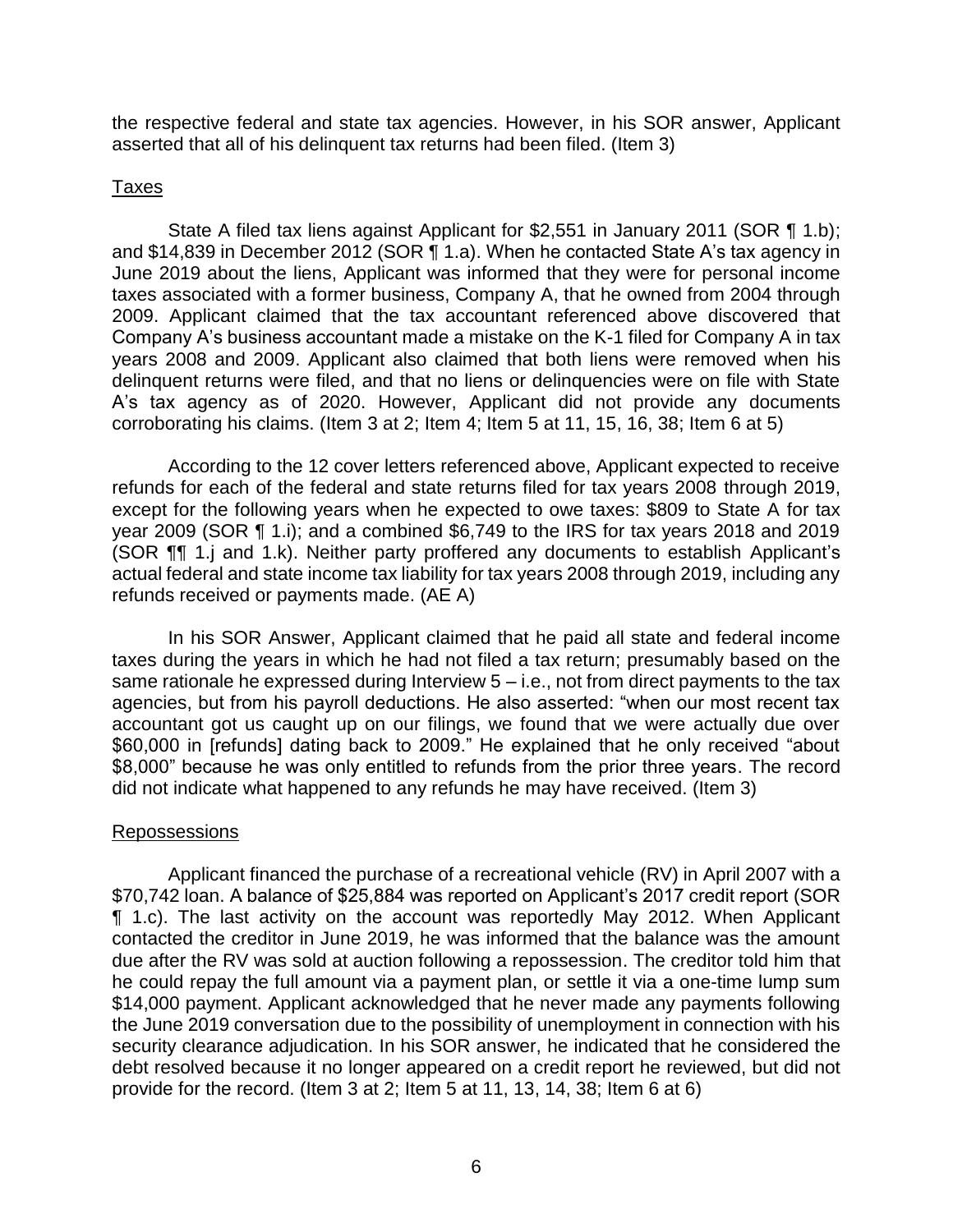Applicant financed the purchase of an all-terrain vehicle (ATV) with a loan, the details of which were not specified in the record. A balance of \$6,296 was reported by a collection company on Applicant's 2017 credit report (SOR ¶ 1.d). He indicated that the balance related to the repossession of the ATV. Applicant negotiated a settlement with the original creditor for a lump-sum payment of \$2,500 on July 1, 2019, which he paid on July 5, 2019. (Item 5 at 17, 17a, 17b, 38; Item 6 at 6)

 Applicant attributed the RV and ATV repossessions to being unable to make payments on the loans due to not having income in 2013. He did not otherwise convey any problems with his finances and has never sought financial counseling. He did not proffer any documents concerning his relevant income and expense history or his ability to repay his debts. His SCA revealed one period of unemployment from May 2017 through August 2017. During Interview 2, Applicant reported that his income decreased by \$48,000 between 2009 and 2015. During that period, he juggled three part-time jobs: 1) self-employment with Company A, from May 2004 through July 2009; 2) self-employment with another company he owned (Company B), from February 2009 through February 2016; and 3) employment with an individual employer, from March 2011 through June 2015. (Item 4; Item 5 at 4, 5, 8, 11, 38)

 For some unspecified period, Applicant co-owned Company A with two friends who eventually bought him out. He stated that the buyout occurred over the course of one to three years, and that he received approximately \$3,000 per month from the buyout. However, he did not specify the total amount of the buyout, or what happened to any funds he received. He maintained that Company B had no profit. Applicant travelled to Mexico for tourism for six to ten days in June 2016. The record did not indicate how that trip was funded. The record also did not indicate the reason for, or the costs associated with, Applicant's relocation from State A to State B in 2015. (Item 4; Item 5 at 4, 5, 6, 8, 11, 38)

#### Foreclosure

 Applicant financed the \$405,000 purchase of his primary residence in 2003 with a Applicant defaulted on the loan, the lender foreclosed on the loan in 2013 (SOR ¶ 1.e). mortgage loan of an unspecified amount. The loan's monthly payment was \$2,400. After (Item 5 at 8-9)

 Applicant did not address the foreclosure in his SOR answer. However, he discussed the following facts and circumstances of the foreclosure during Interview 1. In about 2012, Applicant contacted his lender to request a loan modification. Although he did not specify a reason for the request, he mentioned that an appraisal of his home (in connection with a business-related loan) revealed that his mortgage loan was underwater. An agent for the lender told Applicant that they could not proceed with the loan modification until he was 90 days behind on his loan payments. After he stopped making payments and was 90 days behind, Applicant called his lender again, but was told by another agent that he could be no more than 30 days behind. So, he made payments on his account to bring it back to 30 days behind only to be told by another agent that he had to be 90 days behind. Because he grew tired of dealing with his lender, he stopped making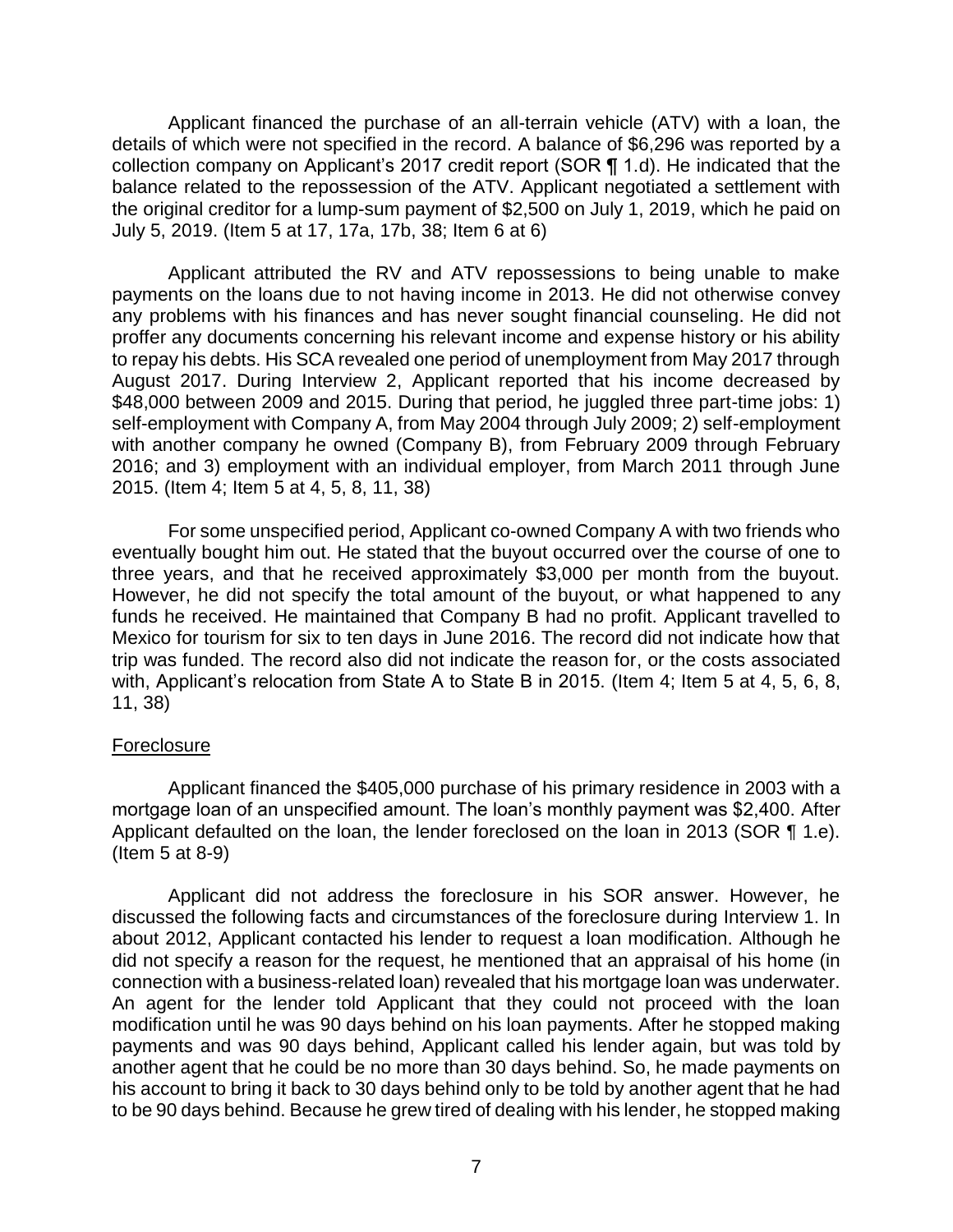payments and allowed the lender to foreclose on the loan. (Item 4 at 10; Item 5 at 8-9; Item 7)

 Applicant claimed that his home sold in 2013 for more than the value of the loan, leaving him with no deficiency balance. He maintained that he was unable to obtain any corroborating documentation. The Government proffered a document that did not resolve the issue of whether there was a deficiency balance. The loan did not appear on his 2017 credit report. (Item 5 at 38; Items 6, 7)

#### **Policies**

 "[N]o one has a 'right' to a security clearance." (*Department of the Navy v. Egan*, 484 U.S. 518, 528 (1988)). As Commander in Chief, the President has the authority to "control access to information bearing on national security and to determine whether an individual is sufficiently trustworthy to have access to such information." (*Egan* at 527). The President has authorized the Secretary of Defense or his designee to grant applicants eligibility for access to classified information "only upon a finding that it is clearly consistent with the national interest to do so." (EO 10865 § 2)

 Eligibility for a security clearance is predicated upon the applicant meeting the criteria contained in the AG. These guidelines are not inflexible rules of law. Instead, recognizing the complexities of human behavior, an administrative judge applies these guidelines in conjunction with an evaluation of the whole person. An administrative administrative judge must consider all available and reliable information about the person, judge's overarching adjudicative goal is a fair, impartial, and commonsense decision. An past and present, favorable and unfavorable.

 The Government reposes a high degree of trust and confidence in persons with access to classified information. This relationship transcends normal duty hours and endures throughout off-duty hours. Decisions include, by necessity, consideration of the possible risk that the applicant may deliberately or inadvertently fail to safeguard classified information. Such decisions entail a certain degree of legally permissible extrapolation about potential, rather than actual, risk of compromise of classified information.

 Clearance decisions must be made "in terms of the national interest and shall in no sense be a determination as to the loyalty of the applicant concerned." (EO 10865 § 7). Thus, a decision to deny a security clearance is merely an indication the applicant has not met the strict guidelines the President and the Secretary of Defense have established for issuing a clearance.

 Initially, the Government must establish, by substantial evidence, conditions in the personal or professional history of the applicant that may disqualify the applicant from being eligible for access to classified information. The Government has the burden of establishing controverted facts alleged in the SOR. (*Egan*, 484 U.S. at 531). "Substantial evidence" is "more than a scintilla but less than a preponderance." (*See v. Washington Metro. Area Transit Auth.*, 36 F.3d 375, 380 (4th Cir. 1994)). The guidelines presume a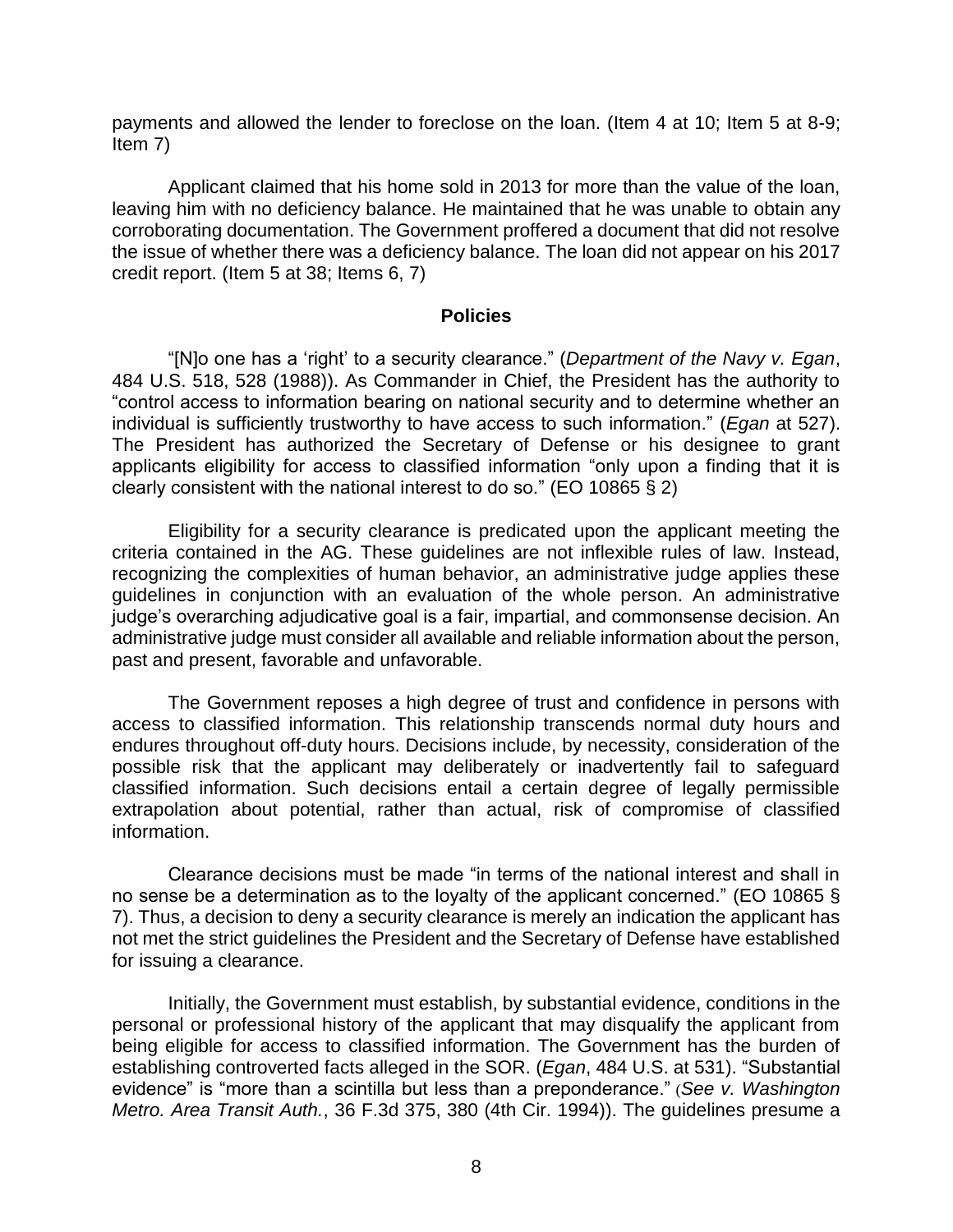nexus or rational connection between proven conduct under any of the criteria listed therein and an applicant's security suitability. ISCR Case No. 15-01253 at 3 (App. Bd. Apr. 20, 2016). Once the Government establishes a disqualifying condition by substantial evidence, the burden shifts to the applicant to rebut, explain, extenuate, or mitigate the facts. (Directive ¶ E3.1.15). An applicant has the burden of proving a mitigating condition, and the burden of disproving it never shifts to the Government. (ISCR Case No. 02-31154 at 5 (App. Bd. Sep. 22, 2005))

An applicant "has the ultimate burden of demonstrating that it is clearly consistent with the national interest to grant or continue his security clearance." (ISCR Case No. 01- 20700 at 3 (App. Bd. Dec. 19, 2002)). "[S]ecurity clearance determinations should err, if they must, on the side of denials." (*Egan*, 484 U.S. at 531; AG ¶ 2(b))

#### **Analysis**

#### **Guideline F (Financial Considerations)**

The concern under this guideline is set out in AG ¶ 18:

Failure to live within one's means, satisfy debts, and meet financial obligations may indicate poor self-control, lack of judgment, or unwillingness to abide by rules and regulations, all of which can raise questions about an individual's reliability, trustworthiness, and ability to protect classified or sensitive information. Financial distress can also be caused or exacerbated by, and thus can be a possible indicator of, other issues of personnel security concern such as excessive gambling, mental health conditions, substance misuse, or alcohol abuse or dependence. An individual who is financially overextended is at greater risk of having to engage in illegal or otherwise questionable acts to generate funds . . . .

 This concern is broader than the possibility that a person might knowingly compromise classified information to raise money. It encompasses concerns about a person's self-control, judgment, and other qualities essential to protecting classified information. A person who is financially irresponsible may also be irresponsible, unconcerned, or negligent in handling and safeguarding classified information. (ISCR Case No. 11-05365 at 3 (App. Bd. May 1, 2012))

 The record evidence established the following disqualifying conditions (DC) under this guideline: AG ¶ 19(b) (unwillingness to satisfy debts regardless of the ability to do so); AG ¶ 19(c) (a history of not meeting financial obligations); and AG ¶ 19(f) (failure to file or fraudulently filing annual Federal, state, or local income tax returns or failure to pay annual Federal, state, or local income tax as required). Because they are established by substantial evidence, the DC apply to SOR allegations ¶¶ 1.a through 1.h.

 By contrast, because they were not established substantial evidence, the DC do not apply to SOR allegations ¶¶ 1.i through 1.k. The evidence proffered by the Government in support of the facts alleged in SOR  $\P$  1. ithrough 1. k were cover letters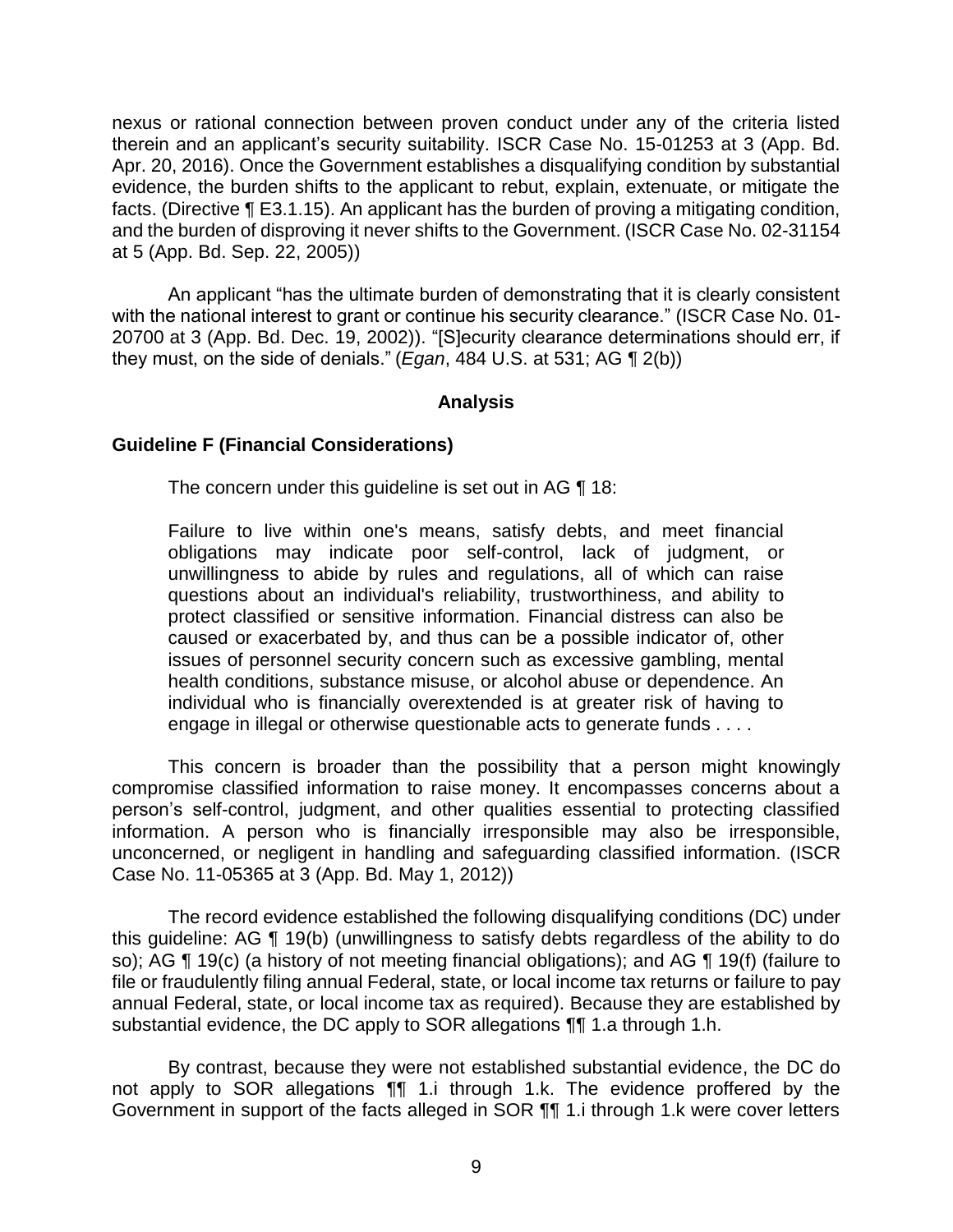indicating amounts that Applicant expected that he would owe to State A and the IRS based on his tax accountant's preparation of his 2009, 2018, and 2019 returns. There was neither an admission by Applicant nor other evidence in the record sufficient to establish the actual amount of taxes due to State A or the IRS or that those taxes remained unpaid, as alleged. Accordingly, I find SOR ¶¶ 1.i though 1.k in Applicant's favor.

 Having considered all of the factors set forth in AG ¶ 20 that could mitigate the concern under this guideline, I find the following relevant:

AG ¶ 20(a): the behavior happened so long ago, was so infrequent, or occurred under such circumstances that it is unlikely to recur and does not cast doubt on the individual's current reliability, trustworthiness, or good judgment;

AG ¶ 20(b): the conditions that resulted in the financial problem were largely beyond the person's control (e.g., loss of employment, a business clear victimization by predatory lending practices, or identity theft), and the downturn, unexpected medical emergency, a death, divorce or separation, individual acted responsibly under the circumstances;

AG ¶ 20(d): the individual initiated and is adhering to a good-faith effort to repay overdue creditors or otherwise resolve debts; and

AG ¶ 20(g): the individual has made arrangements with the appropriate tax authority to file or pay the amount owed and is in compliance with those arrangements.

 Applicant is credited with paying two unalleged utility accounts in June 2019, negotiating a settlement agreement in June 2019 for the debt alleged in SOR ¶ 1.c, and engaging the services of a tax accountant to assist with his tax compliance obligations. While accounting mistakes in 2008 and 2009, and a lack of income in 2013, could be to establish them as such. He also did not sufficiently develop how his period of underemployment between 2009 and 2015 may have affected his ability to meet his financial obligations. Without documentary proof, I am unable to conclude that the tax liens alleged in SOR ¶¶ 1.a and 1.b have been resolved. Applicant neither paid the debt alleged in SOR ¶ 1.c, nor established that he is no longer legally liable for repayment. The mere disappearance of a debt from a credit report does not establish that the debt was either paid or forgiven. Unpaid debts are routinely removed from credit reports after deemed circumstances beyond his control, Applicant did not provide sufficient evidence seven years.

Applicant paid the debt alleged in SOR  $\P$  1.d in July 2019, well before the issuance of the SOR and within a reasonable timeframe of when he was placed on notice that it was delinquent and a security concern. Thus, I find SOR ¶ 1.d in his favor.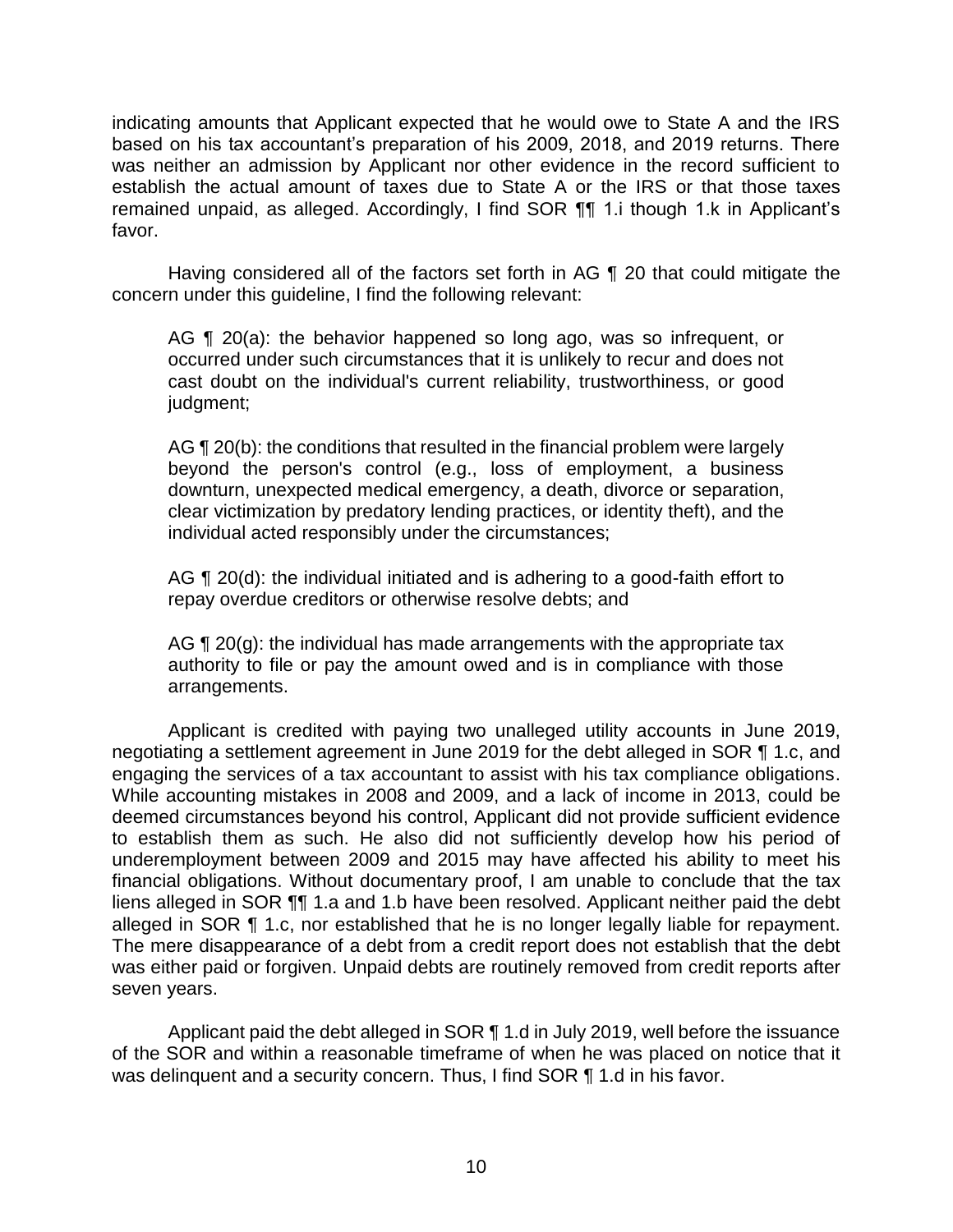The record did not establish that a deficiency balance remained on the mortgage loan underlying the foreclosure alleged in SOR 11.e. Thus, the concern is not with the foreclosure itself, but with the facts and circumstances surrounding it. The record suggests that Applicant strategically defaulted on the loan despite having the means to pay it. His decision not to pay the loan because he was frustrated with the manner in which the lender handled his loan modification request demonstrates a willingness to prioritize his own self-interest above his obligations, which casts doubt as to whether he may also act similarly in the context of his security obligations.

 Because the facts alleged in SOR ¶¶ 1.f through 1.h are based upon Applicant's self-report, his self-report that they were filed as of the date he answered the SOR carries more weight. Thus, I find that Applicant's 2008 through 2018 federal and state tax returns were filed sometime between August 2019 and August 2021; and his 2019 return between October 2020 and August 2021. Given that there is no evidence that Applicant was granted any filing extensions, I find that none of the returns were timely filed.

 Applicant's only explanation for his extended period of delinquent returns was a bare assertion that he and his wife "simply found [them]selves overwhelmed and did not not demonstrate responsible action and calls into question his suitability for access to classified information. A person who fails repeatedly to fulfill his or her legal obligations, such as filing income tax returns when due, does not demonstrate the high degree of good judgment and reliability required of those granted access to classified information. returns suggests that an applicant has a problem with complying with well-established government rules and systems. Voluntary compliance with such rules and systems is essential for protecting classified information." (ISCR Case No. 01-05340 at 3 (App. Bd. file." His failure to timely file his returns for 12 tax years without a justifiable excuse does (*See* ISCR Case No. 14-01894 at 5 (App. Bd. Aug. 18, 2015)). "Failure to file income tax Dec. 20, 2002)).

 In light of the record as a whole, Applicant's indebtedness and his repeated failure to timely file tax returns call into question his suitability for access to classified information. I am left with doubts about Applicant's reliability, trustworthiness, and judgment. AG  $\P\P$ 20(a) and 20(b) do not apply. The partial applications of AG  $\P\P$  20(d) and 20(g) do not suffice to mitigate the ongoing Guideline F concerns.

## **Guideline E: Personal Conduct**

The concern under this guideline is set out in AG ¶ 15:

Conduct involving questionable judgment, lack of candor, dishonesty, or unwillingness to comply with rules and regulations can raise questions about an individual's reliability, trustworthiness, and ability to protect classified or sensitive information. Of special interest is any failure to cooperate or provide truthful and candid answers during national security investigative or adjudicative processes. The following will normally result in an unfavorable national security eligibility determination, security clearance action, or cancellation of further processing for national security eligibility: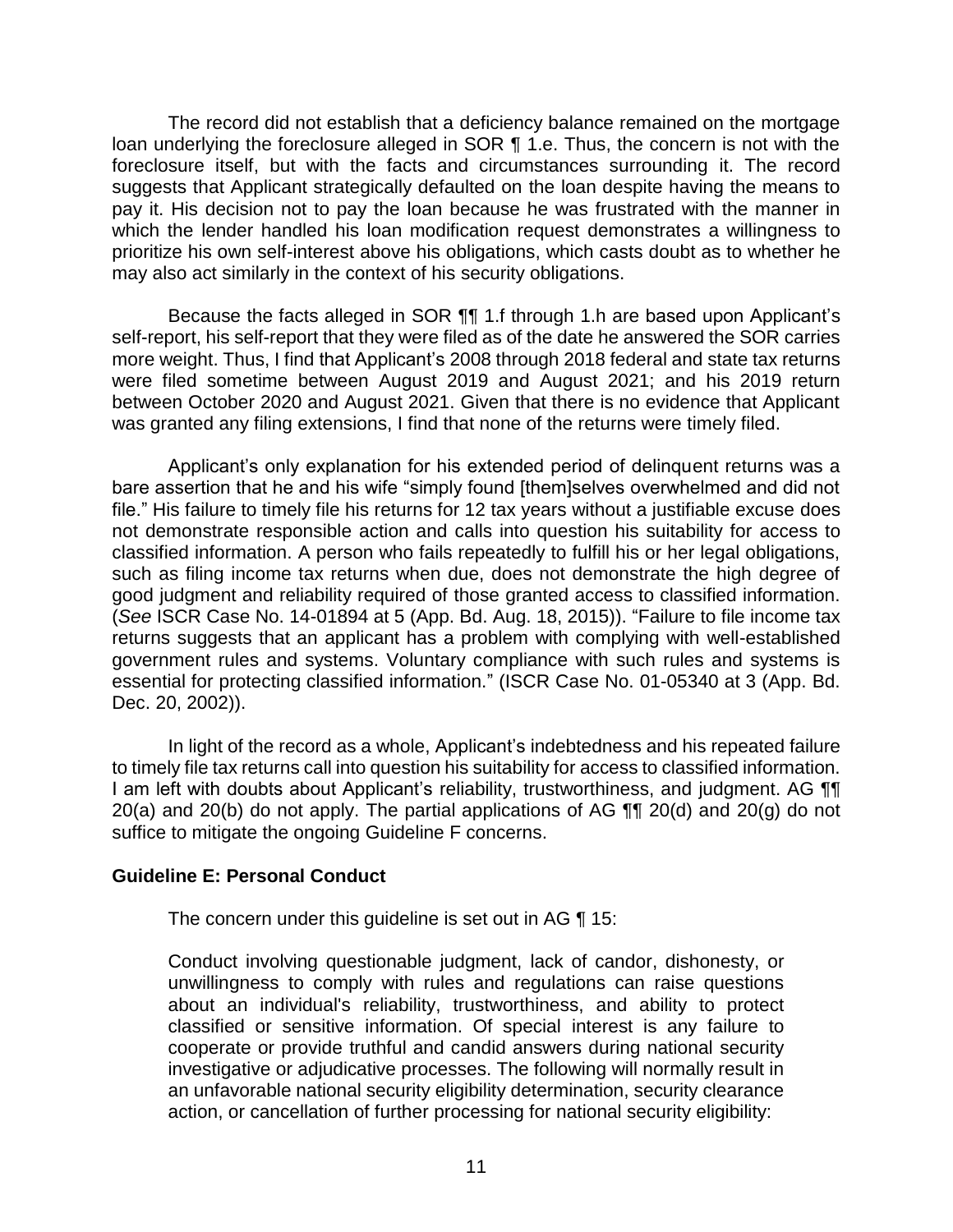(a) refusal, or failure without reasonable cause, to undergo or cooperate with security processing, including but not limited to meeting with a security investigator for subject interview, completing security forms or releases, cooperation with medical or psychological evaluation, or polygraph examination, if authorized and required; and

(b) refusal to provide full, frank, and truthful answers to lawful questions of investigators, security officials, or other official representatives in connection with a personnel security or trustworthiness determination.

 Based on Applicant's alleged deliberate failure to disclose on his November 2017 SCA that he had not filed his federal and state income tax returns during the seven preceding years, the following DC under this guideline could apply:

AG ¶ 16(a): deliberate omission, concealment, or falsification of relevant facts from any personnel security questionnaire, personal history statement, or similar form used to conduct investigations, determine employment qualifications, award benefits or status, determine national security eligibility or trustworthiness, or award fiduciary responsibilities.

 SOR ¶ 2.a included a sentence that warrants some discussion; specifically: "You answered "No" and thereby deliberately failed to disclose that information as set forth in tax years that did not fall within the seven-year window that was reportable on Applicant's SCA. Arguably, the seven-year reporting window applied to his returns for tax years 2010 through 2016. And, his 2017 through 2019 returns were not yet due to be filed, and thus, an inadvertent drafting error. Even if the non-reportable years were referenced intentionally, then I would find the portion of SOR ¶ 2.a referencing those years in subparagraphs ¶¶ 1.f through 1.h, above." SOR ¶¶ 1.f through 1.h, as amended, included not reportable. Therefore, I have construed the reference to any non-reportable years as Applicant's favor.

 Because the falsification allegation is controverted, the Government has the burden of proving it. An omission, standing alone, does not prove a deliberate falsification. An administrative judge must consider the record evidence as a whole to determine an applicant's state of mind at the time of the omission. An applicant's level of education and business experience are relevant to determining whether a failure to disclose information on a security clearance application was deliberate.

 Applicant knew that he had not filed any federal or state returns in at least the seven reportable years preceding the date that he certified his November 2017 SCA. Yet, omission was a simple mistake in light of the record as a whole, including his business experience. I find substantial evidence of an intent by Applicant to omit security-significant he answered "no" to a plain-language question about it on his SCA. It is doubtful that the facts from his SCA. Therefore, AG ¶ 16(a) is established.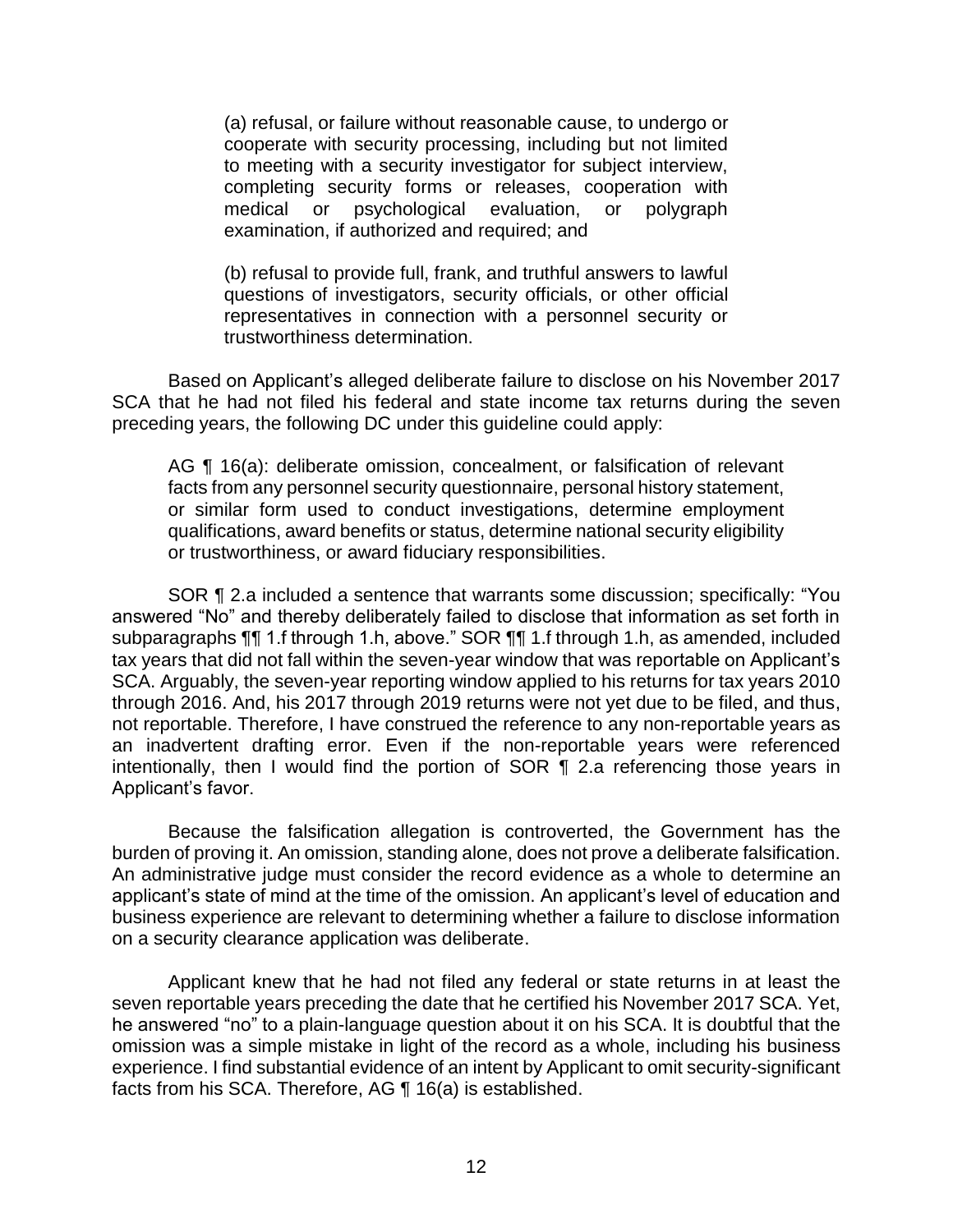Having considered all of the factors set forth in AG ¶ 17 that could mitigate the concern under this guideline, I find the following relevant:

AG ¶ 17(a): the individual made prompt, good-faith efforts to correct the omission, concealment, or falsification before being confronted with the facts; and

AG ¶ 17(c): the offense is so minor, or so much time has passed, or the that it is unlikely to recur and does not cast doubt on the individual's behavior is so infrequent, or it happened under such unique circumstances reliability, trustworthiness, or good judgment.

 An applicant's completion of a security questionnaire is the initial step in requesting a security clearance and the investigative process is contingent upon the honesty of the applicant. The Appeal Board has explained that beginning with an applicant's responses in the application,

The security clearance investigation is not a forum for an applicant to split hairs or parse the truth narrowly. The Federal Government has a compelling interest in protecting and safeguarding classified information. That compelling interest includes the government's legitimate interest in being able to make sound decisions (based on complete and accurate information) about who will be granted access to classified information. An applicant who deliberately fails to give full, frank, and candid answers to the government in connection with a security clearance investigation or adjudication interferes with the integrity of the industrial security program. (ISCR Case No. 01-03132 at 3 (App. Bd. Aug. 8, 2002))

 Not only did Applicant omit information about his delinquent returns from his SCA, but he also failed to avail himself of the opportunity to voluntarily disclose it during the first November 2018, he had not filed a tax return in ten years; and by July 2019, eleven years. It is unlikely that this extended period of noncompliance with his tax filing obligation would have escaped his mind not only while he completed his SCA, but also throughout four separate interviews, during which the topics of state tax liens, his financial record, and four of his five security clearance interviews between November 2018 and July 2019. By other SCA omissions were discussed.

 When Applicant finally disclosed the information during Interview 5, he did so only in response to a question asking him why his state tax liens had not been offset by federal refunds. Further undermining mitigation was his omission of the other derogatory financial information that was reportable on his SCA. Although those omissions were not alleged in the SOR, they remain relevant in this context.

 It is implausible that Applicant reasonably believed that his finances were in excellent condition prior to being confronted during Interview 1. Regardless of whether he had been aware of his specific debts, he should have recalled that he lost his RV, ATV, and home after defaulting on the associated loans due to nonpayment. These were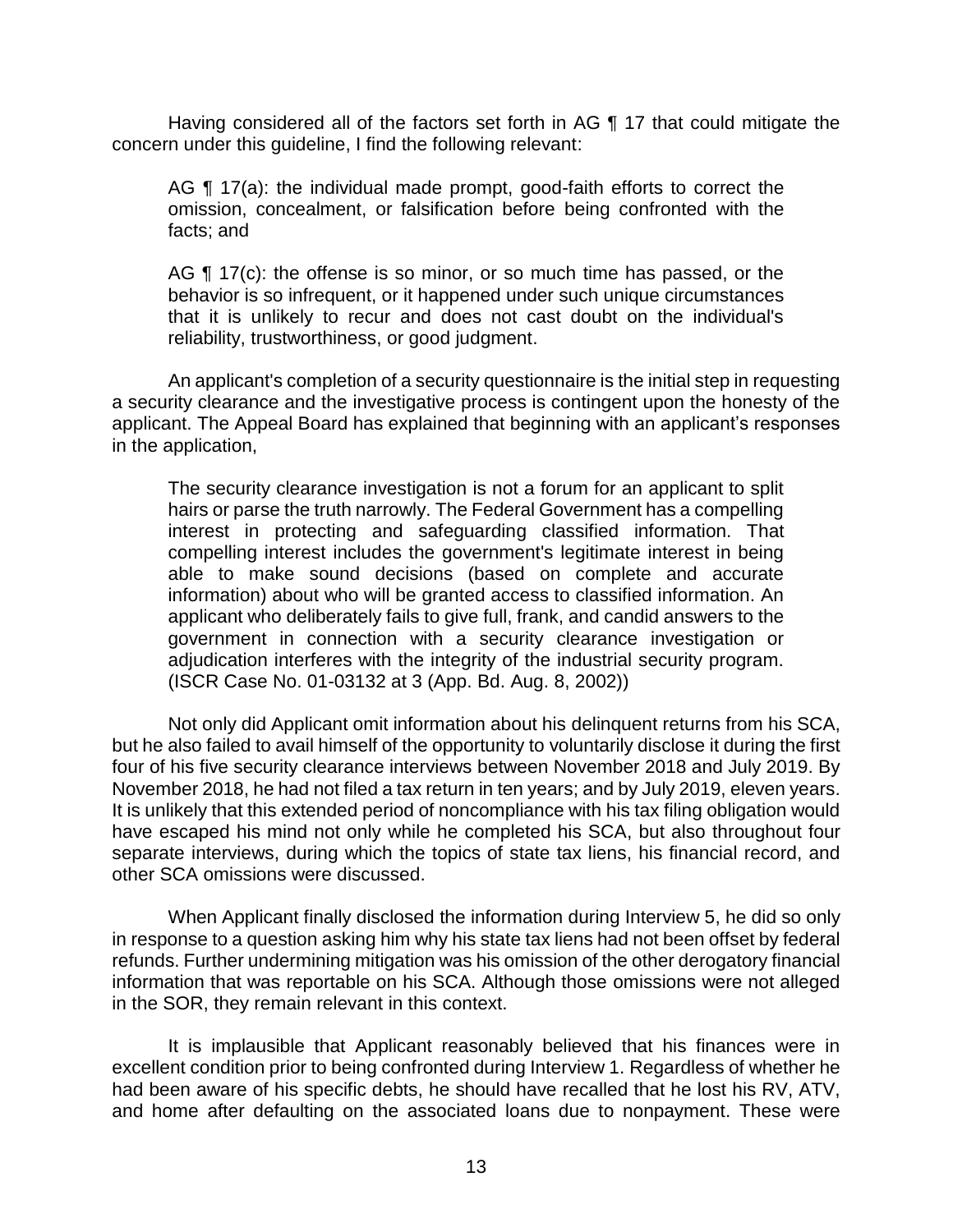reportable events responsive to plain-language questions on his SCA, which should have been understandable to Applicant in light of his business experience, if nothing else. I did not find credible Applicant's explanations for answering "no" to all of the financial record questions on his SCA, especially about his delinquent returns. I have doubts about Applicant's reliability, trustworthiness, and judgment. Thus, I cannot conclude that he has mitigated the Guideline E concerns. AG ¶¶ 17(a) and 17(c) do not apply.

## **Whole-Person Analysis**

 Under AG ¶ 2(c), the ultimate determination of whether the granting or continuing of national security eligibility is clearly consistent with the interests of national security must be an overall commonsense judgment based upon careful consideration of the adjudicative guidelines, each of which is to be evaluated in the context of the whole person. An administrative judge should consider the nine adjudicative process factors listed at AG ¶ 2(d):

(1) the nature, extent, and seriousness of the conduct; (2) the circumstances surrounding the conduct, to include knowledgeable participation; (3) the frequency and recency of the conduct; (4) the individual's age and maturity at the time of the conduct; (5) the extent to which participation is voluntary; (6) the presence or absence of rehabilitation and other permanent behavioral changes; (7) the motivation for the conduct; (8) the potential for pressure, coercion, exploitation, or duress; and (9) the likelihood of continuation or recurrence.

 I have incorporated my comments under Guidelines F and E in my whole-person analysis, and I have considered the factors in AG ¶ 2(d). After weighing the disqualifying and mitigating conditions under Guidelines F and E, and evaluating all the evidence in the context of the whole person, I conclude that Applicant has not mitigated the security concerns raised by his indebtedness, failure to timely file federal and state income tax returns over an extended period, and deliberate falsification of his SCA. Accordingly, Applicant has not carried his burden of showing that it is clearly consistent with the interests of national security to grant him eligibility for access to classified information.